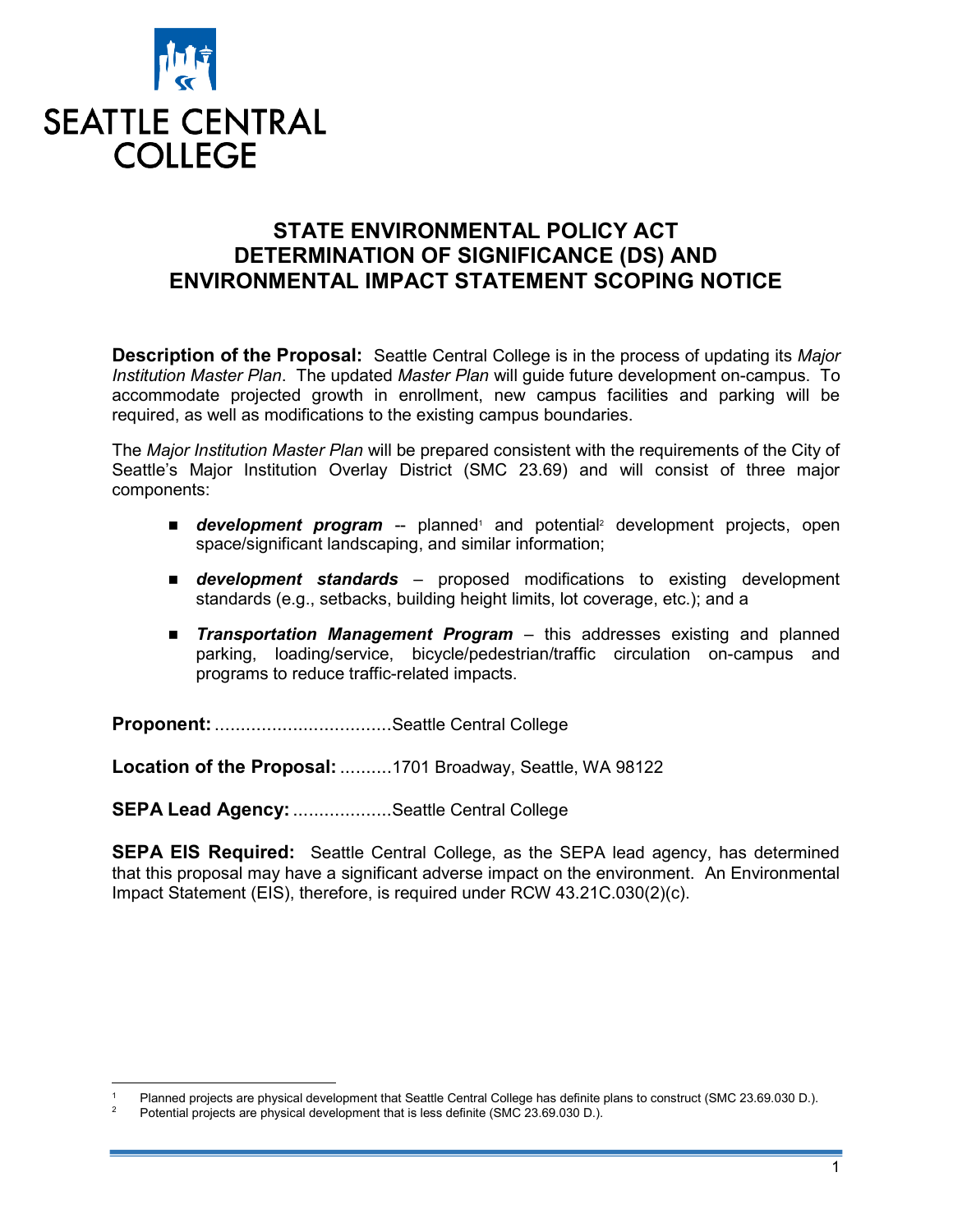

Areas for discussion in the EIS: It is anticipated that the following elements of the environment could be affected as a result of construction and operational impacts associated with the proposed Major Institution Master Plan. It is, therefore, proposed that these elements be analyzed in this EIS.

- Earth
- Air / Greenhouse Gas Emissions
- Plants and Animals
- Environmental Health
- Land Use
- Housing
- Historic
- Aesthetics (Viewshed)
- Light/ Glare/Shadows
- Transportation & Parking

Alternatives to the Proposed Action (preferred Major Institution Master Plan) that will be analyzed in the EIS include the No Action and a Decentralization alternative.

**Scoping:** Public Agencies, affected tribes, organizations and members of the public are invited to comment on the scope of the EIS -- including alternatives to be considered in the EIS, probable significant adverse impacts, mitigation measures, and licenses or other approvals that may be required.

**Online Public Meeting:** An online EIS Scoping meeting will be held to provide an opportunity for the public to learn more about the proposed Major Institution Master Plan and to provide input to the environmental review process. The online meeting will consist of a presentation on the proposed draft Master Plan, an explanation of the EIS Process, and an opportunity for the public to provide comments regarding the alternatives and the scope of analysis contained in the EIS. The following are details concerning the logistics for the EIS Scoping meeting:

## Things to Know

- The forum will be close-captioned & Interpreted (ASL)
- You will not see a list of other participants
- No general chat option
- There will be a moderated Q&A forum for asking questions
- The meeting will be recorded in order to document all EIS Scoping comments